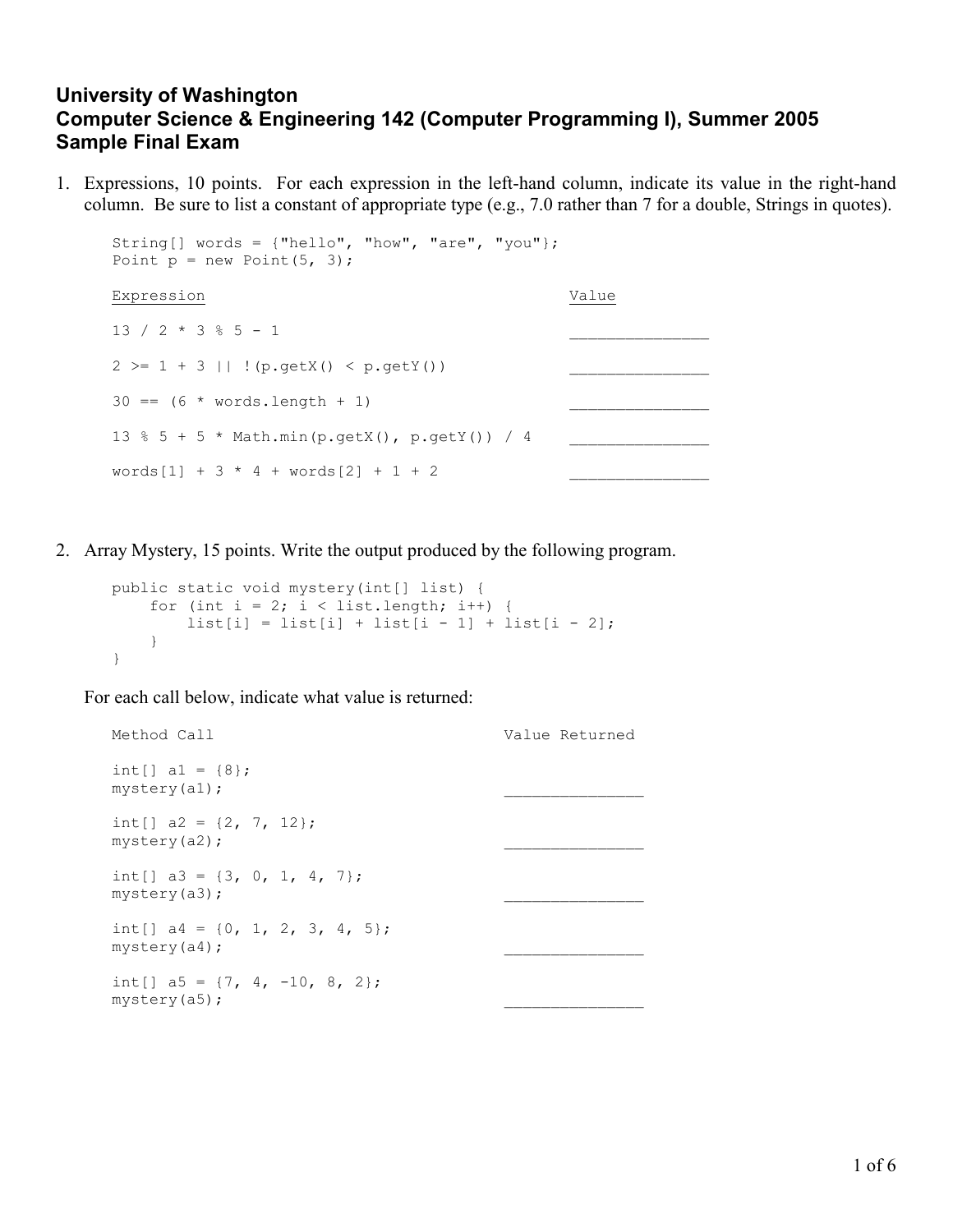3. Inheritance and polymorphism, 15 points. Given the following inheritance hierarchy of classes:

```
public class Mammal extends SeaCreature { 
     public void method1() { 
          System.out.println("warm-blooded"); 
     } 
} 
public class SeaCreature { 
     public void method1() { 
          System.out.println("creature 1"); 
     } 
     public void method2() { 
          System.out.println("creature 2"); 
     } 
     public String toString() { 
         return "ocean-dwelling"; 
     } 
} 
public class Whale extends Mammal { 
     public void method1() { 
         System.out.println("spout"); 
     } 
     public String toString() { 
          return "BIG!"; 
     } 
} 
public class Squid extends SeaCreature { 
     public void method2() { 
          System.out.println("tentacles"); 
     } 
     public String toString() { 
          return "squid"; 
     } 
}
```
Consider the following code fragment. What output is produced by this code?

```
SeaCreature[] elements = {new Squid(), new Whale(), new SeaCreature(),
                           new Mammal() };
for (int i = 0; i < elements.length; i++) {
     System.out.println(elements[i]); 
    elements[i].method1();
    elements[i].method2();
     System.out.println(); 
}
```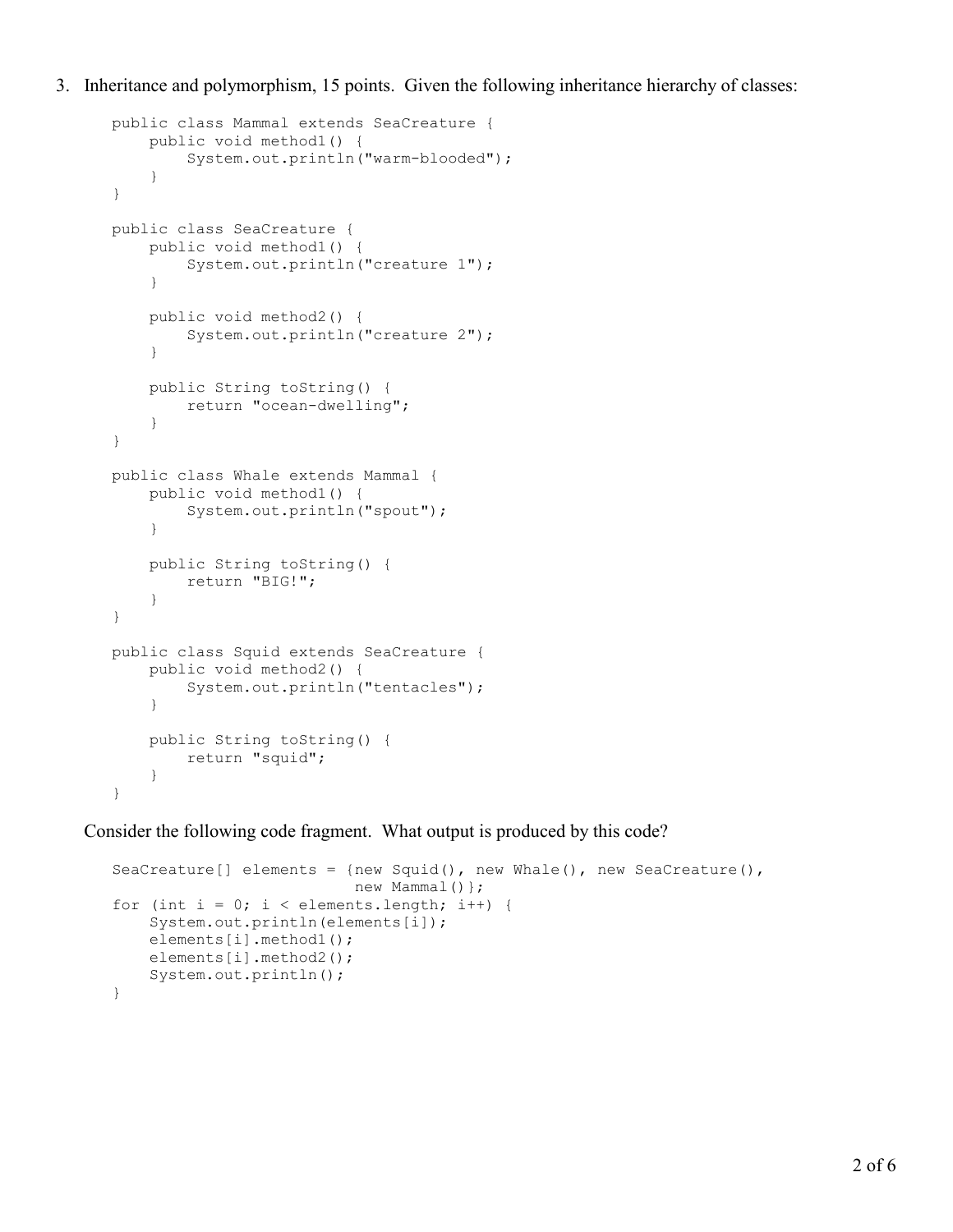4. File Processing, 15 points. Write a static method named processData that takes as a parameter a Scanner holding a sequence of integers and that reports cumulative sums of each line's sequence of integers, along with the average of the numbers on that line. For example, if the Scanner contains the following data:

8 3 2 5 7  $13 5 9 -2$ 2 3

Your method should produce the following output:

Sum of  $1 = 8$ Sum of 2 = 11 Sum of 3 = 13 Sum of 4 = 18 Sum of  $5 = 25$ Average  $= 5.0$ Sum of  $1 = 13$ Sum of 2 = 18 Sum of 3 = 27 Sum of  $4 = 25$ Average  $= 6.25$ Sum of  $1 = 2$ Sum of  $2 = 5$ Average  $= 2.5$ 

You are to exactly reproduce the format of these sample outputs. You may assume that each line has at least one integer to be processed.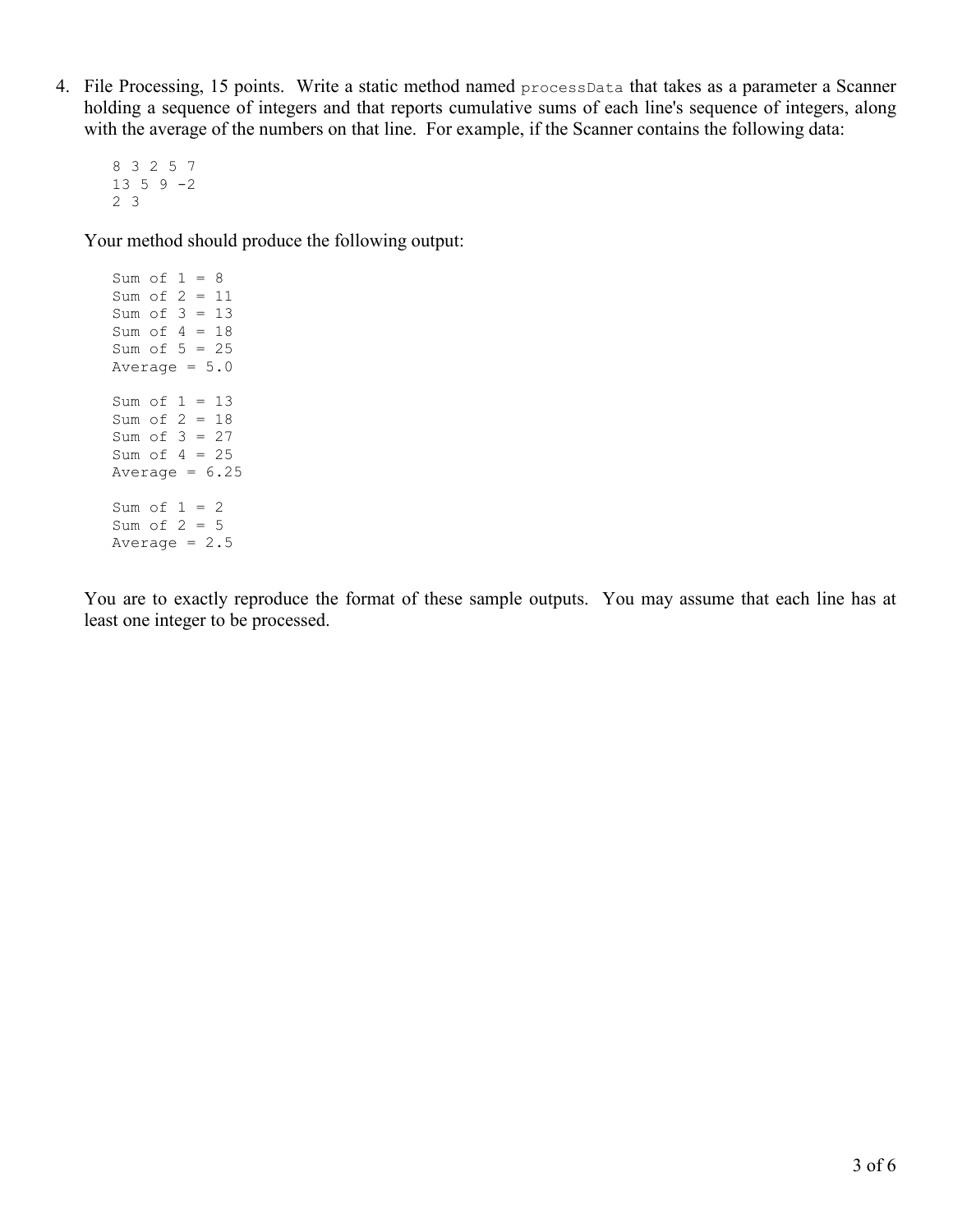5. Arrays, 15 points. Write a static method printNumber that takes an array of integers that represent the digits of a large integer and that prints the integer with commas between every 3 digits starting from the right. Each array element will store one digit of the number with array element 0 storing the first digit of the number, array element 1 storing the second digit of the number and so on. You may assume that the values in the array are all between 0 and 9 and that there are no leading 0's. For example, if the array contains the digits  $\{1, 5, 0, 0\}$ , then your method should produce the following output:

1,500

If the array instead contains {3, 8, 4, 9, 2, 1, 4, 7}, then your method should produce the following output:

38,492,147

Your method might not print any commas if the number is small enough. For example, if the array contains the digits  $\{2, 5, 0\}$ , then your method should produce the following output:

250

Your method should produce an entire line of output so that if it is called several times in a row, each call will produce a separate line of output.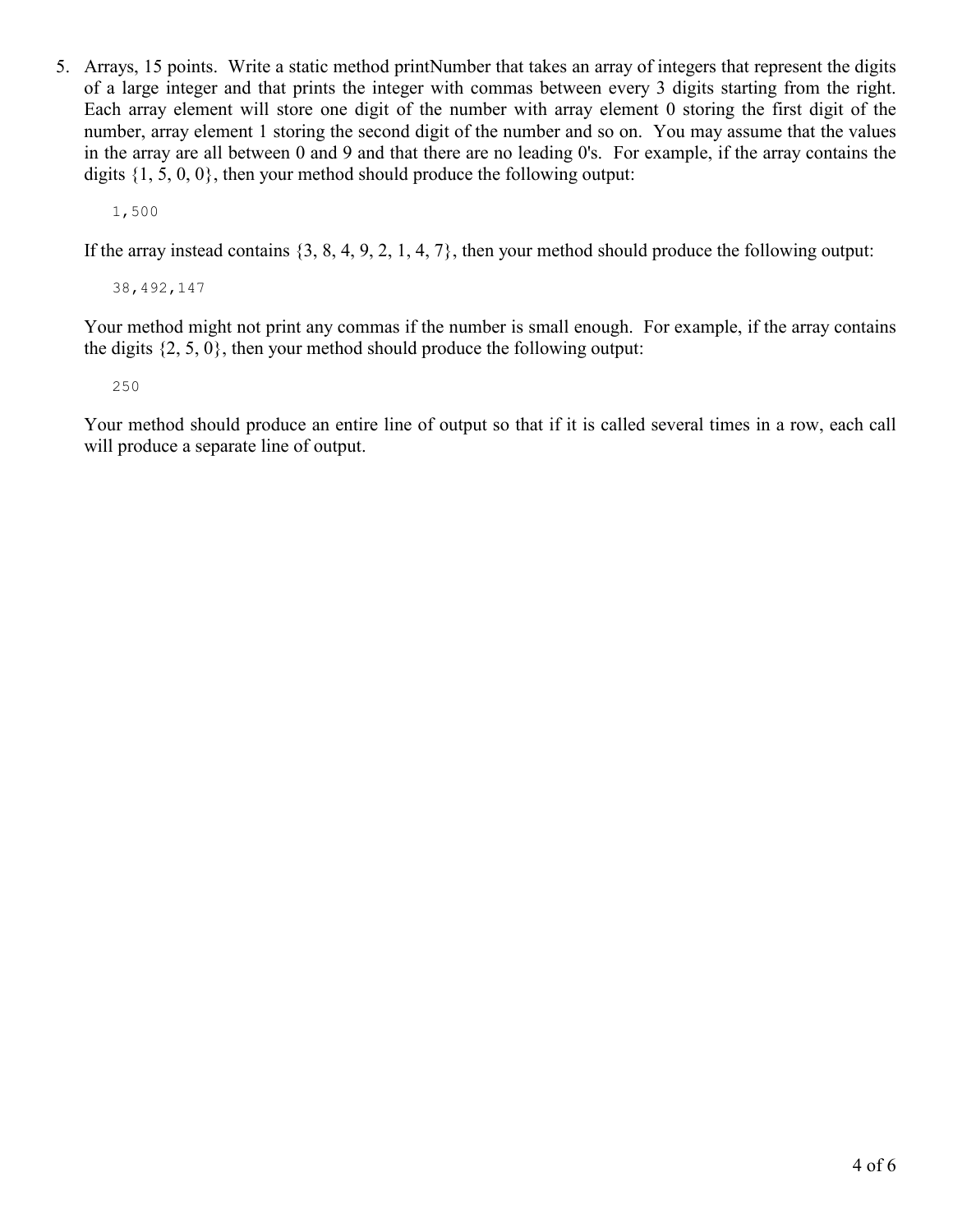6. Arrays, 15 points. Write a static method interleave that takes two arrays of integers as parameters and that returns a new array that contains the result of interleaving the elements of the two arrays. It should not alter either of its parameters. Two arrays are interleaved by taking elements in the following order:

1st element of 1st array 1st element of 2nd array 2nd element of 1st array 2nd element of 2nd array 3rd element of 1st array 3rd element of 2nd array

... and so on. For example, if the variables array1 and array2 contain the following values:

int[]  $array1 = {1, 8, 3, 9};$ int[] array2 =  $\{2, 12, 6, 14\}$ ;

Then the call interleave(array1, array2) should return a new array that stores the following values:

{1, 2, 8, 12, 3, 6, 9, 14}

The order of the parameters matters. For example, interleave(array2, array1) should produce the following array as its result:

{2, 1, 12, 8, 6, 3, 14, 9}

One array might be longer than the other, in which case any extra values from the longer array should simply be appended at the end of the result. For example, given the following arrays:

int[] array $1 = \{1, 8, 3, 9\}$ ; int[] array2 =  $\{82, 7, 4, 2, 1, 6, 5, 0, 18\};$ 

Then the call interleave(array1, array2) should produce the following result:

{1, 82, 8, 7, 3, 4, 9, 2, 1, 6, 5, 0, 18}

Notice that the first four values of the two arrays have been interleaved and the excess values from the second array {1, 6, 5, 0, 18} have been included at the end of the result. In this case the second array was longer, but it could be the case that the first array is longer. Either array could also be empty, in which case the result should contain the values from the other array. Notice that your method is to return a new array.